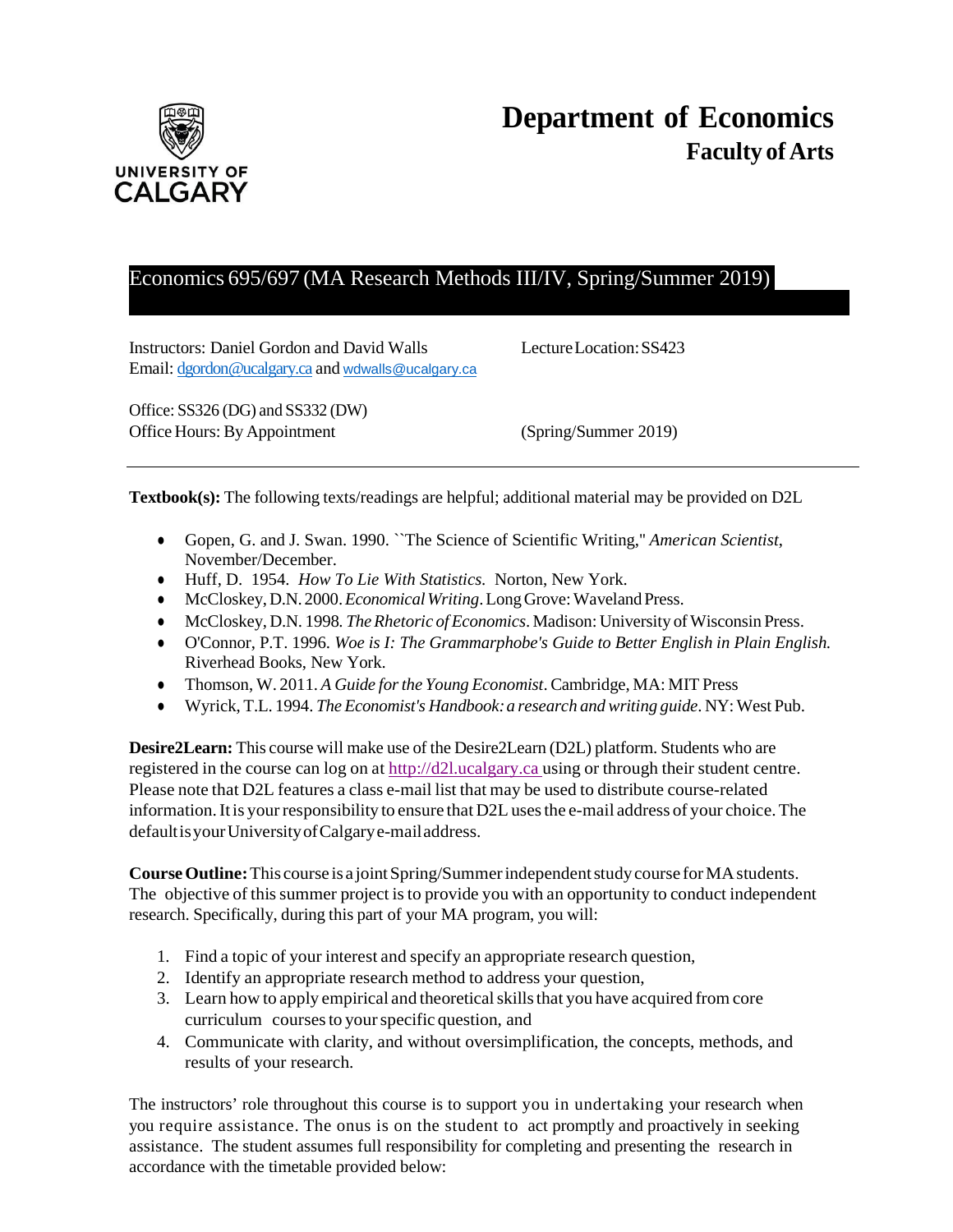## **Important Dates (Bold indicates that physical presence is compulsory.)**

- **May 2, Introductory course meeting (9am-12pm, SS423)**
- **May 6,Introductory Presentation (9am-1pm, SS423. 10 minutes (20%)**
- May 17, Hand in: Revised Introduction and Literature Review (30%)
- May 31, Hand in: Data Evaluation and Methods Section (30%)
- June 28, Hand in: Preliminary results due (20%)
- July 12, Hand in: First Full Draft Due (20%)
- August 9, Hand in: Second Full Draft Due (20%)
- **August 19 and 20, Final Presentation: 20 minutes (30%)**
- August 21, Hand in: Complete and Final paper (30%)

A more detailed guideline will be presented in the introductory meeting

**Grade Determination and Final Examination Details:** There are no tests for this course. For all components of the course, marks will be provided on a numerical, (percentage) basis, then converted to letter grades.

#### **Spring Semester**

### First Oral Presentation – 20% Revised Introduction and Literature Review – 30% Data and Methods Section – 30% Preliminary Results – 20%

#### **SummerSemester**

First Draft – 20% Second Draft 20% Final Oral Presentation – 30% Final Paper – 30%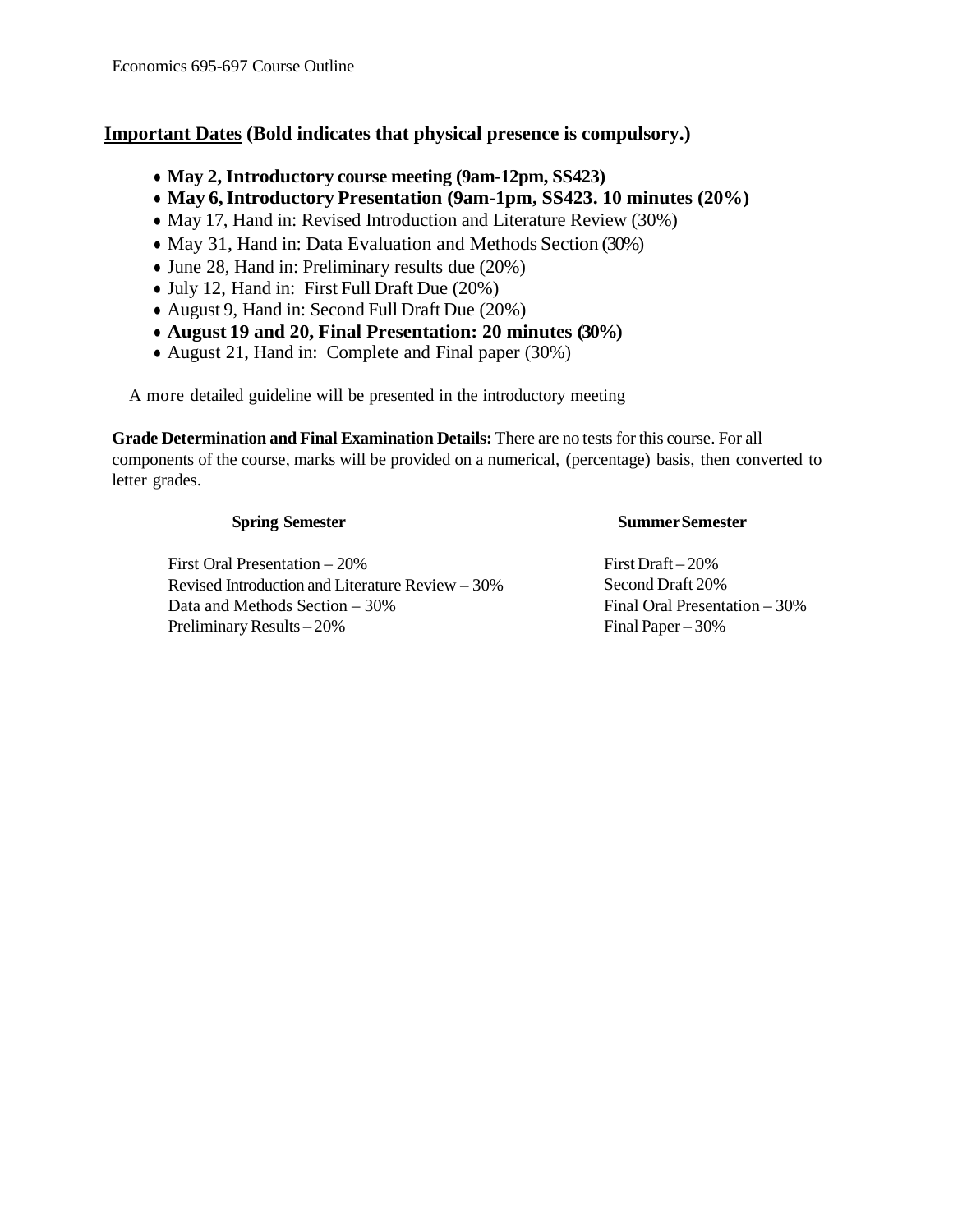The course grade is then calculated using the weights indicated above. As a guide to determining standing, these letter grade equivalences will apply:

| A+   | $95 - 100$ |      | $73 - 76$ | $C-$ | $60 - 62$ |
|------|------------|------|-----------|------|-----------|
| А    | $85 - 94$  | $B-$ | $70 - 72$ | $D+$ | $56 - 59$ |
| $A-$ | $80 - 84$  | $C+$ | $67 - 69$ |      | $50 - 55$ |
| $B+$ | $77 - 79$  |      | $63 - 66$ |      | $0 - 49$  |

A passing grade on any particular component of the course is not required for a student to pass the course as a whole.

Students seeking reappraisal of a piece of graded term work (term paper, essay, etc.) should discuss their work with the Instructor *within fifteen days* of the work being returned to the class.

It is the student's responsibility to request academic accommodations. If you are a student with a documented disability who may require academic accommodation and have not registered with the Disability Resource Centre, please contact their office at 220-8237. Students who have not registered with the Disability Resource Centre are not eligible for formal academic accommodation. You are also required to discuss your needs with your instructor no later than fourteen (14) days after the start of this course.

Students' Union Vice-President Academic:

Alicia Lunz Phone: 403-220-3911 E-mai[lsuvpaca@ucalgary.ca](mailto:subpaca@ucalgary.ca)

Students' Union Faculty Representative (Arts) Phone: 403-220-3913 Office: MSC 251 E-mail [arts1@su.ucalgary.ca](mailto:arts1@su.ucalgary.ca) [arts2@su.ucalgary.ca,](mailto:arts1@su.ucalgary.ca) [arts3@su.ucalgary.ca,](mailto:arts3@su.ucalgary.ca) [arts4@su.ucalgary.ca](mailto:arts4@su.ucalgary.ca)

Society of Undergraduates in Economics (S.U.E.): [www.ucalgary.ca/sue](http://www.fp.ucalgary.ca/econ)

Society of Undergraduates in Economics is a student run organization whose main purpose is to assist undergraduate economics students succeed both academically and socially at the University of Calgary. Services include access to the exam bank, career partnerships with the Career Centre through hosting industrynights andinformationsessions,recognizingachievementsinteaching,andorganizingsocial events for members.

*Faculty of Arts Program Advising and Student Information Resources*

- Have a question, but not sure where to start? The Arts Students' Centre is your information resource for everything in Arts! Drop in at SS102, call themat 403-220-3580 or email themat [artsads@ucalgary.ca.](mailto:artsads@ucalgary.ca)YoucanalsovisittheFacultyofArtswebsite at <http://arts.ucalgary.ca/undergraduate> which has detailed information on common academic concerns.
- For program planning and advice, contact the Student SuccessCentre (formerly the Undergraduate programs Office) at  $403-220-5881$  or visit them on the  $3<sup>rd</sup>$  Floor of the Taylor Family Digital Library.